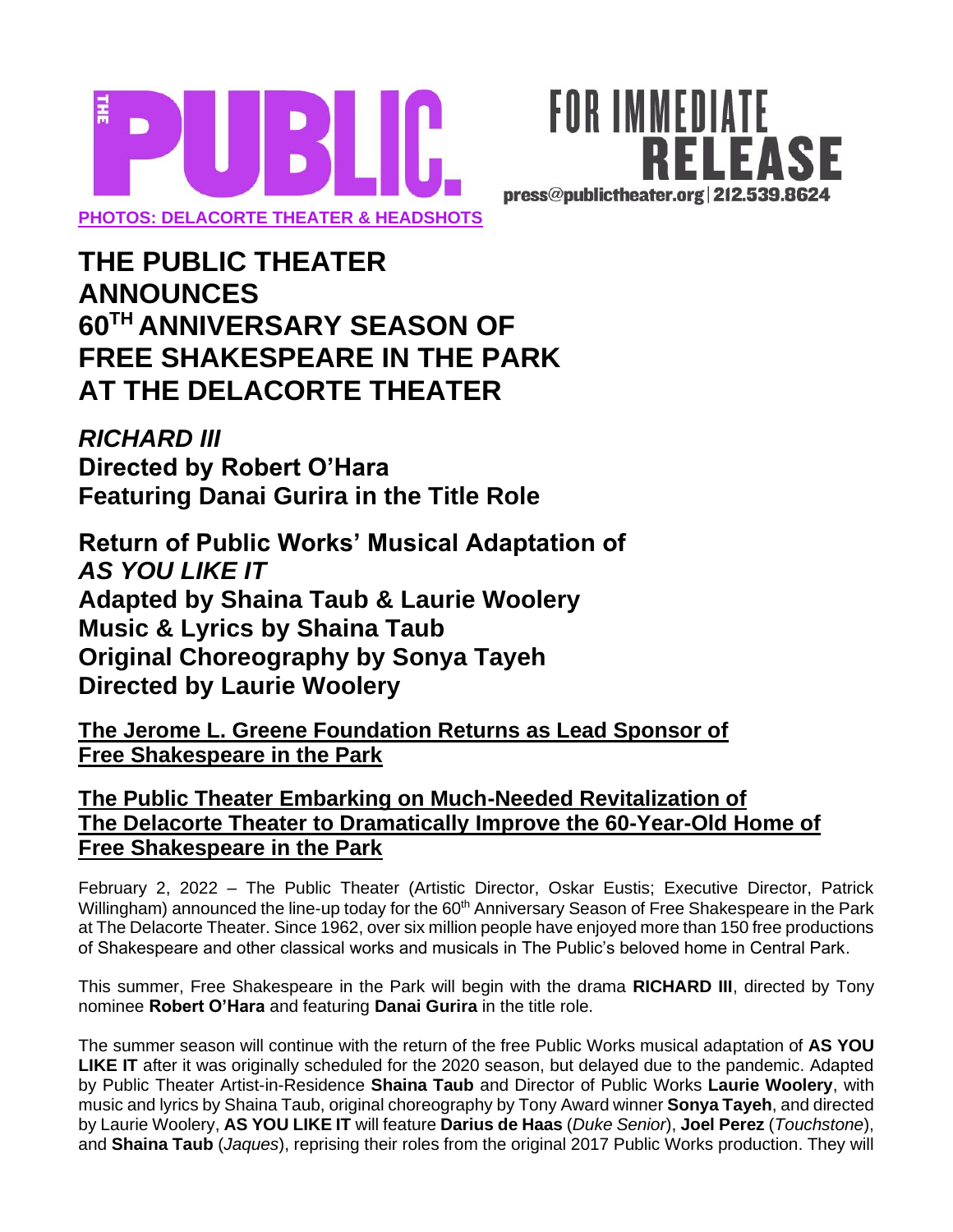be joined by two rotating ensembles of community members from all five boroughs to perform together on The Delacorte stage in this enchanting comedy.

Production dates, performance schedules, and complete casting for both productions will be announced at a later date.

"After last summer's glorious and joyous *Merry Wives*, this year, we are finally returning to a full slate of shows in the Park, and the artists and shows will be thrilling," said Artistic Director **Oskar Eustis**. "Robert O'Hara has been a member of The Public's family for 20 years, as director and as playwright. One of our greatest and most exciting directors, he will be creating a *Richard III* unlike any you have seen before. Our dearly beloved Danai Gurira will be giving us her version of this extraordinary character. Shakespeare's Richard created the model for politics as an extension of show business—with devastating results. As always, Shakespeare seems to be speaking directly into our contemporary dreams and nightmares."

**Eustis** continued, "*As You Like It* is an extraordinary version of Shakespeare's most beautiful play. Composed by and featuring the electric Shaina Taub, adapted by her and Laurie Woolery, *As You Like It* is an extraordinary creation of our Public Works program. You'll see New York's finest actors sharing the stage with hundreds of their fellow community members. The joyous democracy of this Public Works show stuns the senses, and will certainly be one of the most glorious highlights of 2022."

Tony Award nominee **Robert O'Hara** (*Slave Play*, The Public's *Barbecue*) brings his sharp wit and storytelling genius to The Delacorte with a bold new production of **RICHARD III**. One of Shakespeare's most indelible villains, Richard is determined to be King. Following his lust for power and the throne, he manipulates, kidnaps, and kills all who stand between him and his throne, using brilliant words and dark charm to conceal his dismantling of government and justice. This masterful dive into the muddy middle between political genius and violent power grab will open Free Shakespeare in the Park's 60<sup>th</sup> Season with piercing relevancy and electrifying drama.

**RICHARD III** Director **Robert O'Hara** said, "It has been over 30 years since *Richard III* was produced at The Delacorte and I'm excited to bring one of drama's all-time favorite villains back onto the Central Park stage. *Richard III* speaks to the dangerous machinations that we have witnessed by leaders throughout history, but most acutely in recent years in our own government. While navigating the projections of those around him by his decision to 'prove the villain,' Richard is our unreliable narrator, protagonist, and antagonist, drawing us deeper and deeper into his murderous mayhem. I am thrilled to collaborate again with the brilliant, multi-talented Danai Gurira as she returns to The Delacorte in the title role of this infamous usurper King, full of bloody confrontations, political intrigue, and familial toxicity."

**RICHARD III** has been previously staged at The Delacorte four times. It was last seen 32 years ago in a 1990 production featuring Denzel Washington in the title role and Sharon Washington as Lady Anne, directed by Robin Phillips. The 1983 production, directed by Jane Howell, featured Kevin Kline as Richard III, David Alan Grier as Richmond, and Ving Rhames as Hastings. In 1970, the production was directed by Stuart Vaughan and featured Donald Madden as Richard III. Four years after The Delacorte opened, the 1966 production, directed by Gerald Freedman, featured Joseph Bova as Richard III, Penny Fuller as Lady Anne, and Philip Bosco as Duke of Buckingham.

To complete this anniversary season, Public Works' acclaimed musical production of **AS YOU LIKE IT** returns to Central Park, bringing together its diverse ensemble of both professional actors and community members from across New York. Adapted by **Shaina Taub** and Director of Public Works **Laurie Woolery**, featuring music and lyrics by Taub, this ambitious work of participatory theater has been hailed as "thrilling & terrifically vital" by *The New York Times.* Forced from their homes, Orlando, Duke Senior, his daughter Rosalind, and niece Celia are banished to the Forest of Arden. There, they discover a community of acceptance and transformational love, where all are welcomed and embraced. Laurie Woolery directs this magical adaptation of a beloved classic. Join for Free Shakespeare in the Park's  $60<sup>th</sup>$  birthday party, celebrating six decades of free Shakespeare for all New Yorkers, and toasting the many decades to come!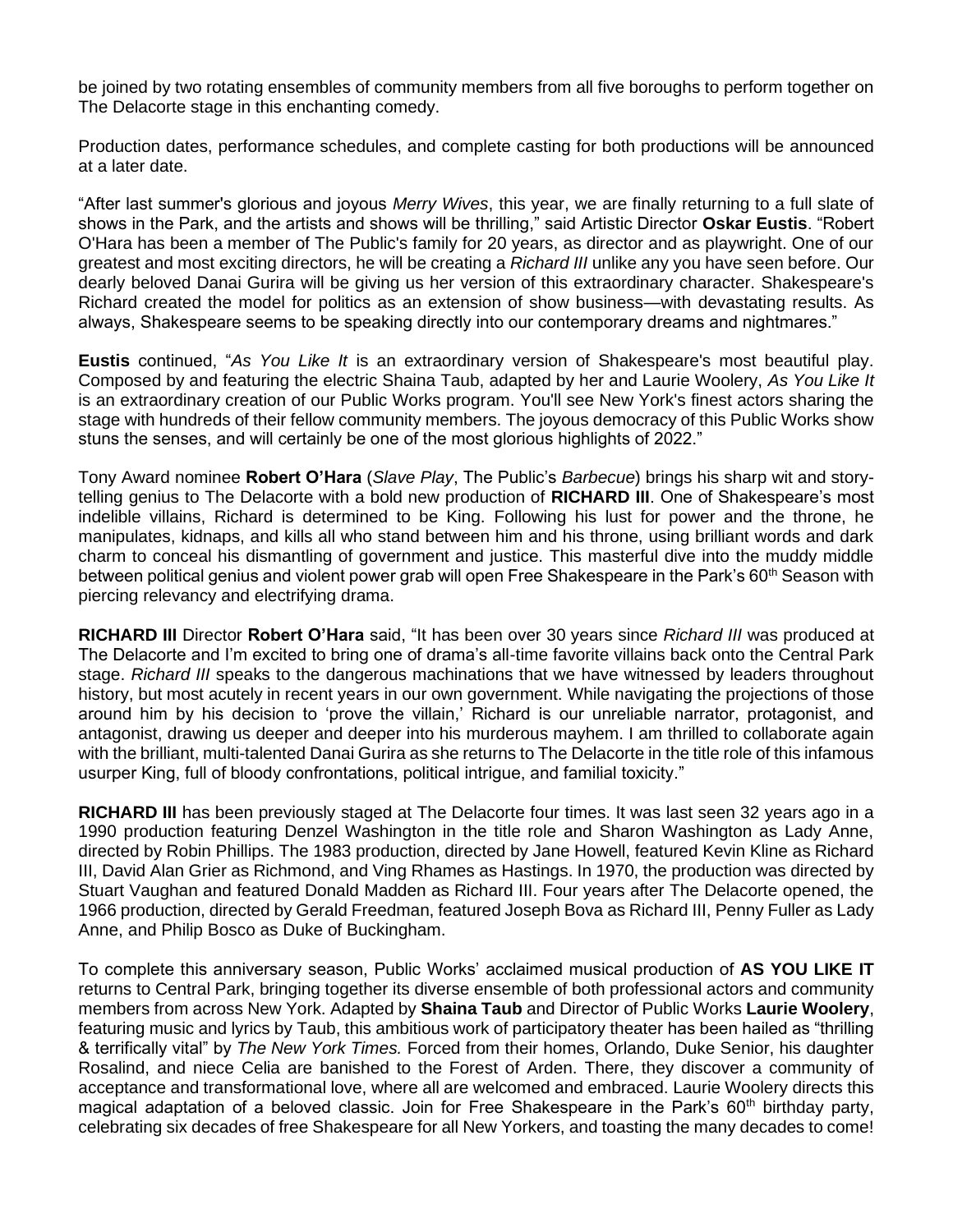Public Works and **AS YOU LIKE IT** Director **Laurie Woolery** said, "Our musical adaptation of *As You Like It* was created in response to a shifting world post the 2016 presidential election, where polarizing opinions fractured relationships and created a culture of 'othering' one another. Over the last five years, our country has experienced a global pandemic, anti-racist uprising, and so much loss that has further isolated us. The nature of theater is to gather and sit in community with one another. The heart of the story of *As You Like It* contains the possibility of humans being whole again through the healing power of community and its ability to gather and hold space for one another during the darkest of times. This is a dream we had for over two years and can't wait to gather together in community, outdoors, under the stars at The Delacorte Theater."

**PUBLIC WORKS**, a major initiative of The Public Theater, aims to restore and build community by connecting people through the creation of extraordinary works of art. Public Works is animated by the idea that theater is a place of possibility, where the boundaries that separate us from each other in the rest of life can fall away. Working with partner organizations in all five boroughs, Public Works invites community members to take classes, attend performances, and join in the creation of ambitious works of participatory theater. Led by Public Works Director Laurie Woolery, this initiative deliberately blurs the line between professional artists and community members, creating theater that is not only for the people, but by and of the people as well. Public Works exemplifies The Public's long-standing commitment to putting community at the core of the theater's mission. Public Works seeks to create a space where we can not only reflect on the world as it is, but where we can propose new possibilities for what our society might be.

The Public Works community partner organizations are **Brownsville Recreation Center** (Brooklyn), **Casita Maria Center for Arts and Education** (Bronx), **Center for Family Life in Sunset Park** (Brooklyn), **Children's Aid** (all boroughs), **DreamYard** (Bronx), **Domestic Workers United** (all boroughs), **The Fortune Society** (Queens), and **Military Resilience Foundation** (all boroughs).

The second cohort of Public Works National includes an extraordinary list of national affiliates: Long Wharf Theatre (New Haven, CT), Pittsburgh Public Theater (Pittsburgh, PA), Theatre Under The Stars (Houston, TX), Trinity Repertory Company (Providence, RI), Tulsa Performing Arts Center and Trust (Tulsa, OK), Virginia Stage Company (Norfolk, VA), and Williamstown Theatre Festival (Williamstown, MA). These National Affiliates joined the Founding Public Works National and International Partners—Dallas Theater Center (Dallas, TX), the National Theatre's Public Acts program (London and nationally, United Kingdom), and Seattle Repertory Theatre (Seattle, WA). This network of theaters gathers to actively share practices and build momentum around community-based theater nationwide. Collectively, they are seeking to put theater at the heart of every community, and community at the heart of every theater.

Free tickets will be distributed in a variety ways across all five boroughs with distribution details and locations announced by May 2. **TodayTix** will return as partner for the free virtual ticket lottery distribution.

"We are thrilled to be returning as the exclusive Lottery partner to the iconic New York tradition of Shakespeare in the Park. TodayTix was founded with the express purpose of democratizing access to theater, so we can't wait for new and returning audiences to enter our easy-to-use digital Lottery for a chance to attend a performance at The Delacorte and be exhilarated by live theater," said **Merritt Baer**, President and Co-founder of TodayTix.

The Public will welcome audiences back to The Delacorte at full capacity this summer. Proof of a complete COVID-19 vaccination AND proof of a booster dose (for those eligible in accordance with CDC guidelines) by the date of attendance will be required for access to the facility and theater. Approved face masks will be required at all times, including while watching a performance, with exceptions for while attendees are actively eating and drinking. Public Theater staff and artists are subject to a mandatory vaccination and booster policy, in addition to onsite testing protocols when working within all facilities. For more information on the health and safety protocols this season, please visi[t](http://thepublic.nyc/safeinthepark) [thepublic.nyc/safeinthepark.](http://thepublic.nyc/safeinthepark)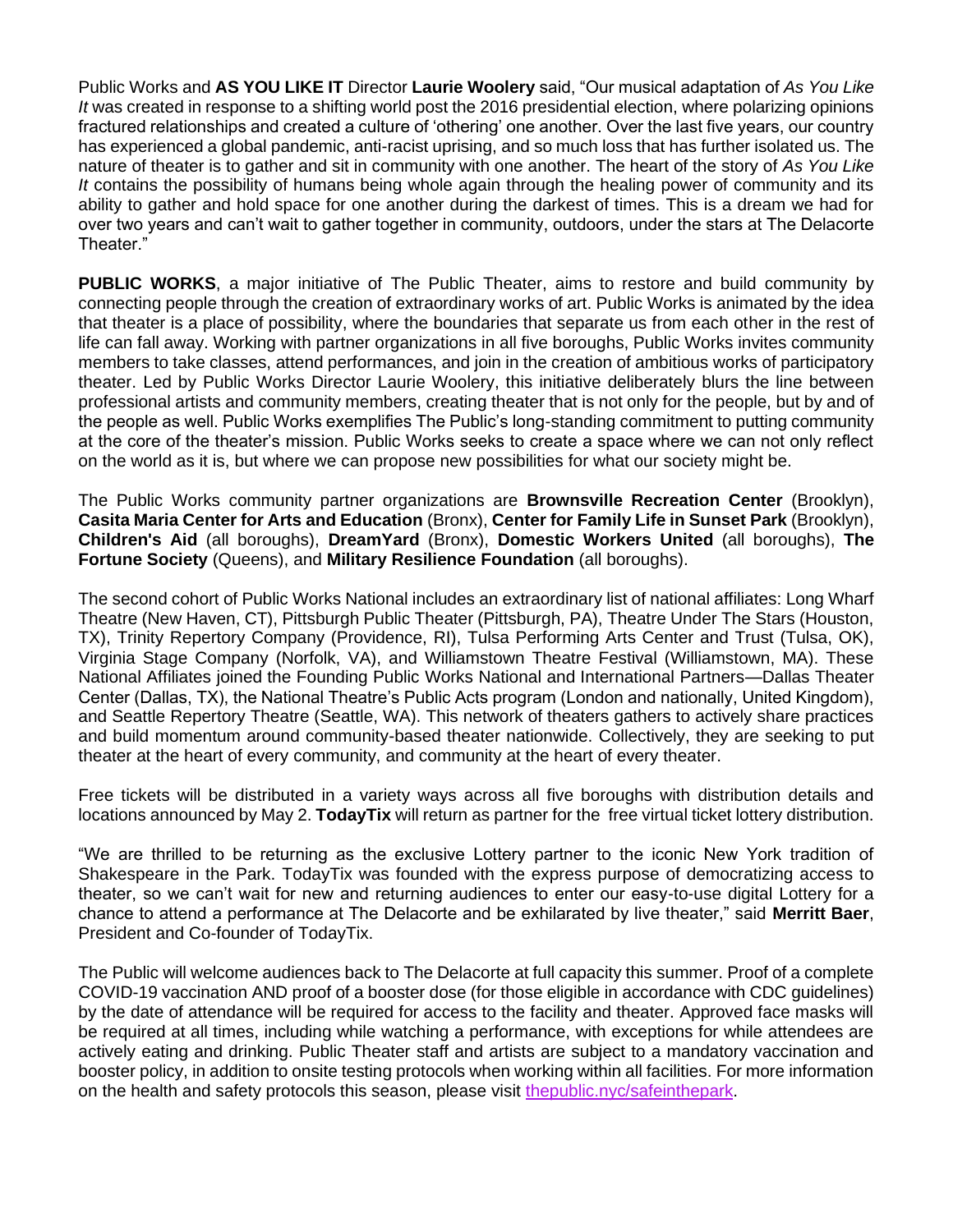This season, The Public proudly welcomes the return of **The Jerome L. Greene Foundation** as season sponsor. The generous support of The Jerome L. Greene Foundation helps to sustain The Public's mission of inclusion, creating great theater, boldly conceived, and free for all.

"The Jerome L. Greene Foundation is thrilled to be the lead sponsor of this summer's Free Shakespeare in the Park at The Delacorte Theater," said **Chris McInerney**, President and CEO. "This iconic summer theater experience is always a joyous celebration in the cultural life of New York City. Shakespeare's *Richard III* performed under the stars, free, for city audiences will be a highlight."

The Public Theater, in partnership with Central Park Conservancy and the New York City Department of Parks & Recreation, is embarking on a much-needed revitalization of the 60-year-old Delacorte Theater in Central Park. The plan—a major investment in outdoor cultural space as part of New York's economic recovery—will dramatically improve the home of Free Shakespeare in the Park, addressing critical infrastructure, accessibility, and theatrical needs. The key approved design which will begin construction in Fall 2022 includes accessible and comfortable space for audiences and artists with disabilities, streamlined backstage operations and improved comfort for cast and crew, a revitalized exterior for a more dynamic aesthetic experience, a focus on resilience and sustainability, and lighting improvements, among other benefits. For more information on The Delacorte's revitalization, visit [publictheater.org.](https://publictheater.org/news-items/fall-2021/delacorte-theater-revitalization/)

To support The Public Theater, become a Supporter or Partner by visitin[g](http://publictheater.org/supporttoday) [publictheater.org/supporttoday.](http://publictheater.org/supporttoday)

The Public Theater's Annual Gala will be celebrated on **Tuesday, May 24** at The Delacorte Theater with a rain date on Wednesday, May 25. For more information on The Public Theater's Gala, visi[t](http://www.publictheater.org/gala21) <http://www.publictheater.org/gala22> or email gala@publictheater.org.

#### **BIOS**

**ROBERT O'HARA** (Richard III *Director*) is the Tony-nominated director of *Slave Play* and is currently working on several film, television, and theater projects. He's a two-time Obie Award and two-time NAACP Award Winner whose work has been seen around the country. Among his recent and upcoming projects are writing *Camp* for Warner Bros, to be directed by Billy Porter; directing *Long Day's Journey Into Night* at Audible/Minetta Lane Theater; and directing the revival of Anthony Davis' opera, *X: The Life and Times of Malcolm X* in a co-pro of the MET, Michigan, Omaha, and Seattle Opera. SDC, WGA, DGA, AGMA.

**DANAI GURIRA** (*Richard III*) is an award-winning playwright and actress born in Iowa to Zimbabwean parents and raised in Zimbabwe. As an actor Gurira starred as General Okoye in Marvel's Academy Awardwinning blockbuster film *Black Panther* (People's Choice Award, NAACP Image Award, SAG Award: Outstanding Performance by a Cast/Motion Picture). She reprised her role in *Avengers: Infinity War* and *Avengers: Endgame*. She also starred as 'Michonne' on AMC's "The Walking Dead" for seven seasons. Some other acting credits include *Mother of George*, *The Visitor*, Shakespeare in the Park's production of *Measure for Measure* (Equity Callaway Award) and Broadway's revival of *Joe Turner's Come and Gone*. Playwright credits include *In the Continuum* (Obie Award, Outer Critics Award, Helen Hayes Award), *Eclipsed* (Tony nomination: Best Play, NAACP Award, Helen Hayes Award: Best New Play, Connecticut Critics Circle Award: Outstanding Production of a Play), *The Convert* (six Ovation Awards, L.A. Outer Critics Award), and *Familiar* (Sam Norkin Award). An ambassador for Bono's ONE campaign, she is cofounder o[f](https://nam10.safelinks.protection.outlook.com/?url=https%3A%2F%2Falmasiarts.org%2F&data=04%7C01%7C%7Cc2e9f0ac0bd24190772508d9dd0c9780%7C819f3c4644b8404c8220f690820adca2%7C0%7C1%7C637783868470162959%7CUnknown%7CTWFpbGZsb3d8eyJWIjoiMC4wLjAwMDAiLCJQIjoiV2luMzIiLCJBTiI6Ik1haWwiLCJXVCI6Mn0%3D%7C0&sdata=JE5VFi6rDXXz%2FNBQCzyTH6LgPqmBol%2BZ%2FFNR0V8rFy8%3D&reserved=0) [Almasi Arts Alliance,](https://nam10.safelinks.protection.outlook.com/?url=https%3A%2F%2Falmasiarts.org%2F&data=04%7C01%7C%7Cc2e9f0ac0bd24190772508d9dd0c9780%7C819f3c4644b8404c8220f690820adca2%7C0%7C1%7C637783868470162959%7CUnknown%7CTWFpbGZsb3d8eyJWIjoiMC4wLjAwMDAiLCJQIjoiV2luMzIiLCJBTiI6Ik1haWwiLCJXVCI6Mn0%3D%7C0&sdata=JE5VFi6rDXXz%2FNBQCzyTH6LgPqmBol%2BZ%2FFNR0V8rFy8%3D&reserved=0) founder o[f](https://nam10.safelinks.protection.outlook.com/?url=https%3A%2F%2Flogpledge.org%2F&data=04%7C01%7C%7Cc2e9f0ac0bd24190772508d9dd0c9780%7C819f3c4644b8404c8220f690820adca2%7C0%7C1%7C637783868470162959%7CUnknown%7CTWFpbGZsb3d8eyJWIjoiMC4wLjAwMDAiLCJQIjoiV2luMzIiLCJBTiI6Ik1haWwiLCJXVCI6Mn0%3D%7C0&sdata=pB%2By01CSKiTZUGeaklZMwOFujcfrl%2BV%2Fiyyxu3IHwa4%3D&reserved=0) [Love Our Girls,](https://nam10.safelinks.protection.outlook.com/?url=https%3A%2F%2Flogpledge.org%2F&data=04%7C01%7C%7Cc2e9f0ac0bd24190772508d9dd0c9780%7C819f3c4644b8404c8220f690820adca2%7C0%7C1%7C637783868470162959%7CUnknown%7CTWFpbGZsb3d8eyJWIjoiMC4wLjAwMDAiLCJQIjoiV2luMzIiLCJBTiI6Ik1haWwiLCJXVCI6Mn0%3D%7C0&sdata=pB%2By01CSKiTZUGeaklZMwOFujcfrl%2BV%2Fiyyxu3IHwa4%3D&reserved=0) and a Goodwill Ambassador for UN Women. MFA: Tisch Grad Acting, NYU. Twitter/Instagram[:](https://nam10.safelinks.protection.outlook.com/?url=https%3A%2F%2Fwww.instagram.com%2Fdanaigurira%2F&data=04%7C01%7C%7Cc2e9f0ac0bd24190772508d9dd0c9780%7C819f3c4644b8404c8220f690820adca2%7C0%7C1%7C637783868470319189%7CUnknown%7CTWFpbGZsb3d8eyJWIjoiMC4wLjAwMDAiLCJQIjoiV2luMzIiLCJBTiI6Ik1haWwiLCJXVCI6Mn0%3D%7C0&sdata=CAAaVYBsQ%2F7XRA9kJF0Er9MjadvtyZRrc9ZzPtw1I7M%3D&reserved=0) [@DanaiGurira](https://nam10.safelinks.protection.outlook.com/?url=https%3A%2F%2Fwww.instagram.com%2Fdanaigurira%2F&data=04%7C01%7C%7Cc2e9f0ac0bd24190772508d9dd0c9780%7C819f3c4644b8404c8220f690820adca2%7C0%7C1%7C637783868470319189%7CUnknown%7CTWFpbGZsb3d8eyJWIjoiMC4wLjAwMDAiLCJQIjoiV2luMzIiLCJBTiI6Ik1haWwiLCJXVCI6Mn0%3D%7C0&sdata=CAAaVYBsQ%2F7XRA9kJF0Er9MjadvtyZRrc9ZzPtw1I7M%3D&reserved=0)

**SHAINA TAUB** (As You Like It *Adapter and Music & Lyrics/Jaques*) is an Emmy and Drama Desknominated songwriter and performer. She is a winner of the Kleban Prize, the Fred Ebb Award, and the Jonathan Larson Grant. Her original musical *Suffs* will have its world premiere at The Public Theater this year. She is a signed artist with Atlantic Records, and her third album, *Songs of the Great Hill*, will be out this spring. She's an artist-in-residence at The Public Theater, where she has a regular concert residency at Joe's Pub. She's currently writing lyrics for the upcoming Broadway musical *The Devil Wears Prada*, with music by Sir Elton John. She created and starred in musical adaptations of Shakespeare's *Twelfth*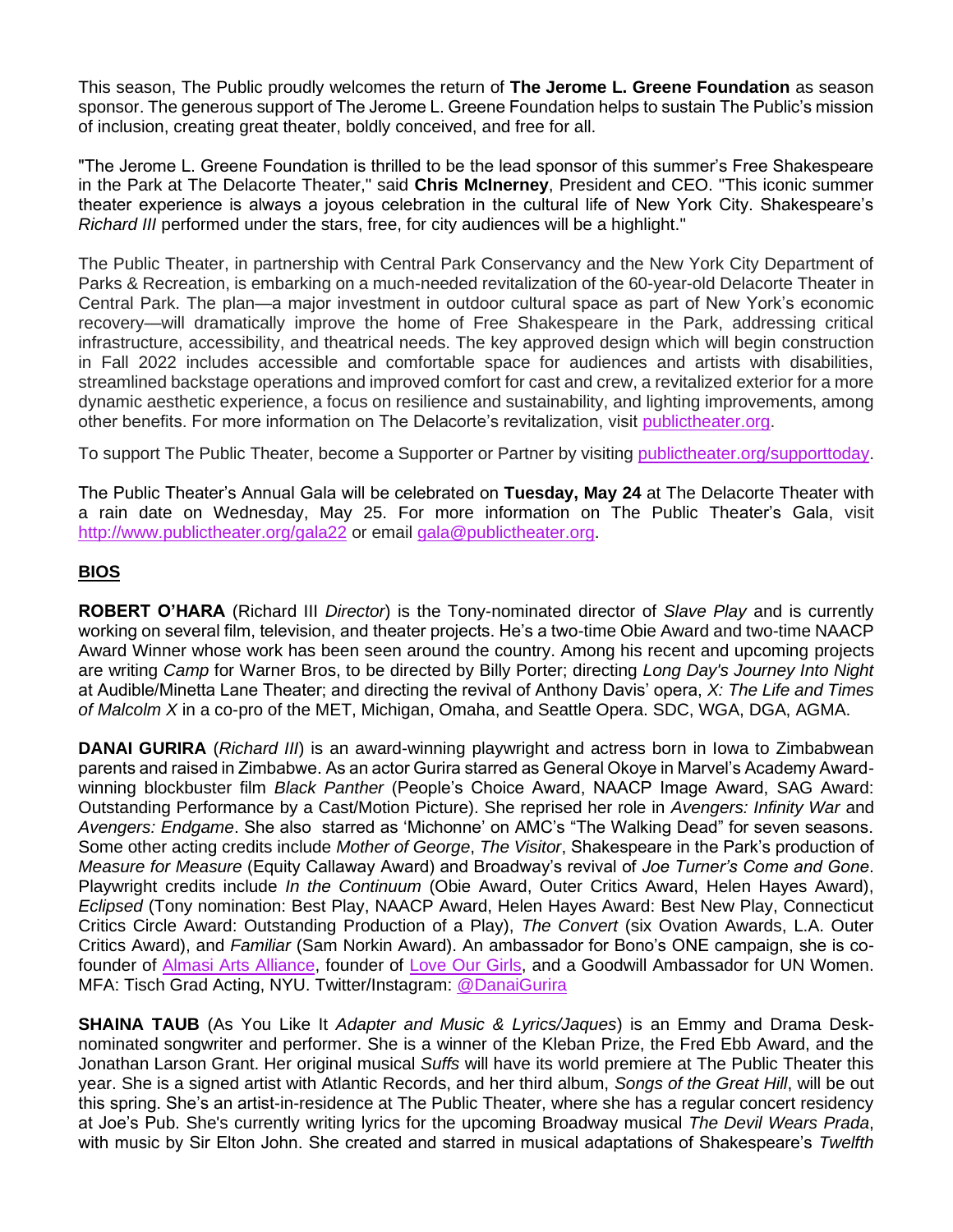*Night* and *As You Like It* that were commissioned and produced by The Public Theater at The Delacorte in Central Park as part of their groundbreaking community-based program, Public Works. Those adaptations have now been produced in London, Seattle, Dallas, and beyond.

**SONYA TAYEH** (As You Like It *Original Choreography*) is an Tony award-winning choreographer currently represented on Broadway with *Moulin Rouge! The Musical.* Selected credits include "Rent: Live" (Fox), *The Lucky Ones* (Ars Nova), *Face the Torrent* for Malpaso Dance Co, American Ballet Theatre, *You'll Still Call Me By Name* (commissioned by Jacob's Pillow Dance Festival and New York Live Arts), Martha Graham Dance Company's *Lamentation Variation* series and *Canticle* remount (The Joyce/Tour), *Hundred Days* (The Public's Under the Radar Festival and NYTW), and *Kung Fu* (Signature Theatre). Her accolades include two Lortels, an Obie, two Emmy noms, and 2 Drama Desk Awards. Tayeh has directed and choreographed for world-renowned musical artists such as Madonna, Florence and the Machine, and Miley Cyrus[.](https://nam10.safelinks.protection.outlook.com/?url=http%3A%2F%2Fwww.sonyatayeh.com%2F&data=04%7C01%7C%7C329835d9dcb24eb432bb08d9e0ebe619%7C819f3c4644b8404c8220f690820adca2%7C0%7C0%7C637788126096486588%7CUnknown%7CTWFpbGZsb3d8eyJWIjoiMC4wLjAwMDAiLCJQIjoiV2luMzIiLCJBTiI6Ik1haWwiLCJXVCI6Mn0%3D%7C3000&sdata=IkJshDTLhQx5zBtMjQACI0g0qFt6yUxFwxHTLqgKYsc%3D&reserved=0) [www.sonyatayeh.com](https://nam10.safelinks.protection.outlook.com/?url=http%3A%2F%2Fwww.sonyatayeh.com%2F&data=04%7C01%7C%7C329835d9dcb24eb432bb08d9e0ebe619%7C819f3c4644b8404c8220f690820adca2%7C0%7C0%7C637788126096486588%7CUnknown%7CTWFpbGZsb3d8eyJWIjoiMC4wLjAwMDAiLCJQIjoiV2luMzIiLCJBTiI6Ik1haWwiLCJXVCI6Mn0%3D%7C3000&sdata=IkJshDTLhQx5zBtMjQACI0g0qFt6yUxFwxHTLqgKYsc%3D&reserved=0)

**LAURIE WOOLERY** (As You Like It *Adapter and Director*) is a director, playwright, community activist, and citizen artist who works in theaters across the country, including The Public Theater, Oregon Shakespeare Festival, Yale Repertory, Trinity Repertory, Goodman Theatre, Cornerstone Theater Company, and South Coast Repertory. Projects include the world premiere of Mary Kathryn Nagle's *Manahatta* at both Yale Repertory and Oregon Shakespeare Festival and the world premiere musical of *As You Like It,* co-created with Shaina Taub for The Public Theater. In 2020, Woolery produced the documentary *Under The Greenwood Tree* that tells the story of how the Public Works community banded together amidst the global pandemic and anti-racist uprising, as well as curating the national community public art installation *The Seed Project* on the façade of The Public Theater, featuring 164 Public Works community members sharing their hopes for the future. Woolery has developed new work with diverse communities ranging from incarcerated women to residents of a Kansas town devastated by a tornado. She creates site-specific work ranging from a working sawmill in Eureka to the banks of the Los Angeles River. Woolery is the Director of Public Works at The Public Theater, a program that seeks to engage the people of New York by making them creators and not just spectators. Working with partner organizations in all 5 boroughs, Public Works invites members of diverse communities to join in the creation of ambitious works of participatory theater. Woolery is the former Associate Artistic Director of Cornerstone Theater Company and Conservatory Director at South Coast Repertory. Woolery is a founding member of The Sol Project, 2020 United States Artist recipient, and 2021 American for the Arts Johnson Fellow.

**DARIUS DE HAAS** (*Duke Senior*). Broadway credits include *Kiss of the Spider Woman, Carousel, Rent, The Gershwin's Fascinating Rhythm, Marie Christine,* and *Shuffle Along*. Other notable theater includes *The Waves in Quarantine, Running Man* (Obie Award), *The Bubbly Black Girl Sheds Her Chameleon Skin*, and *Children of Eden.* TV credits include "Dietland,*" "*The Marvelous Mrs. Maisel" (the singing voice of "Shy Baldwin"), and "In The Life*.*" As a musical artist, among de Haas' credits are The Lincoln Center American Songbook, Duke Ellington Sacred Concert with Los Angeles Master Chorale, Carnegie Hall, and many orchestras including the National Symphony, Cincinnati Pops, and Boston Pops. His recordings include *Day Dream: Variations on Strayhorn*, *Quiet Please* (with Steven Blier), and many Original Cast Recordings. de Haas is proud to be on the Board of Directors for Covenant House and a founding member of Black Theatre United. Please visit [www.dariusdehaas.com](https://nam10.safelinks.protection.outlook.com/?url=http%3A%2F%2Fwww.dariusdehaas.com%2F&data=04%7C01%7C%7C64022b5d0ffd4adacb4708d9c3e6418a%7C819f3c4644b8404c8220f690820adca2%7C0%7C1%7C637756216051653670%7CUnknown%7CTWFpbGZsb3d8eyJWIjoiMC4wLjAwMDAiLCJQIjoiV2luMzIiLCJBTiI6Ik1haWwiLCJXVCI6Mn0%3D%7C0&sdata=7dGaFm2ylADPX1t999Qq5GrsPJSEvfCvUcA%2BHcDnq6M%3D&reserved=0)

**JOEL PEREZ** (*Touchstone*). His theater work includes *Fun Home* (Broadway), *Kiss My Aztec!* (La Jolla Playhouse), and *Sweet Charity* (New Group; Lortel Award). He can be seen on screen in *tick, tick… Boom!*  (Netflix), "Jesus Christ Superstar Live in Concert" (NBC), and "Odd Mom Out" (Bravo). His writing includes *The Black Beans Project* (Huntington Theatre) and *Playing With Myself* (Ars Nova). He is a WarnerMedia 150 Artist for his pilot *You're Tired, You're Poor*. He won the 2021 Voces Latinx National Playwriting Competition for his play *From the Fountain.* He is a 2019 NYSCA/NYFA Artist Fellow in Playwriting. @misterjoelpere[z](https://nam10.safelinks.protection.outlook.com/?url=http%3A%2F%2Fwww.joelperez.com%2F&data=04%7C01%7C%7C1d627b72257344df6abd08d9c1d27289%7C819f3c4644b8404c8220f690820adca2%7C0%7C1%7C637753931925155127%7CUnknown%7CTWFpbGZsb3d8eyJWIjoiMC4wLjAwMDAiLCJQIjoiV2luMzIiLCJBTiI6Ik1haWwiLCJXVCI6Mn0%3D%7C1000&sdata=9ee3SJKhSLx9OxjulL8TU6yrCPUaPlEf1DeE5cA6ZUg%3D&reserved=0) [www.joelperez.com](https://nam10.safelinks.protection.outlook.com/?url=http%3A%2F%2Fwww.joelperez.com%2F&data=04%7C01%7C%7C1d627b72257344df6abd08d9c1d27289%7C819f3c4644b8404c8220f690820adca2%7C0%7C1%7C637753931925155127%7CUnknown%7CTWFpbGZsb3d8eyJWIjoiMC4wLjAwMDAiLCJQIjoiV2luMzIiLCJBTiI6Ik1haWwiLCJXVCI6Mn0%3D%7C1000&sdata=9ee3SJKhSLx9OxjulL8TU6yrCPUaPlEf1DeE5cA6ZUg%3D&reserved=0)

| <b>ABOUT</b> | ΉE | <b>JEROME</b> | <b>GREENE</b> | <b>FOUNDATION</b> |
|--------------|----|---------------|---------------|-------------------|
|              |    |               |               |                   |

The Jerome L. Greene Foundation supports select programs that make a significant impact on the lives of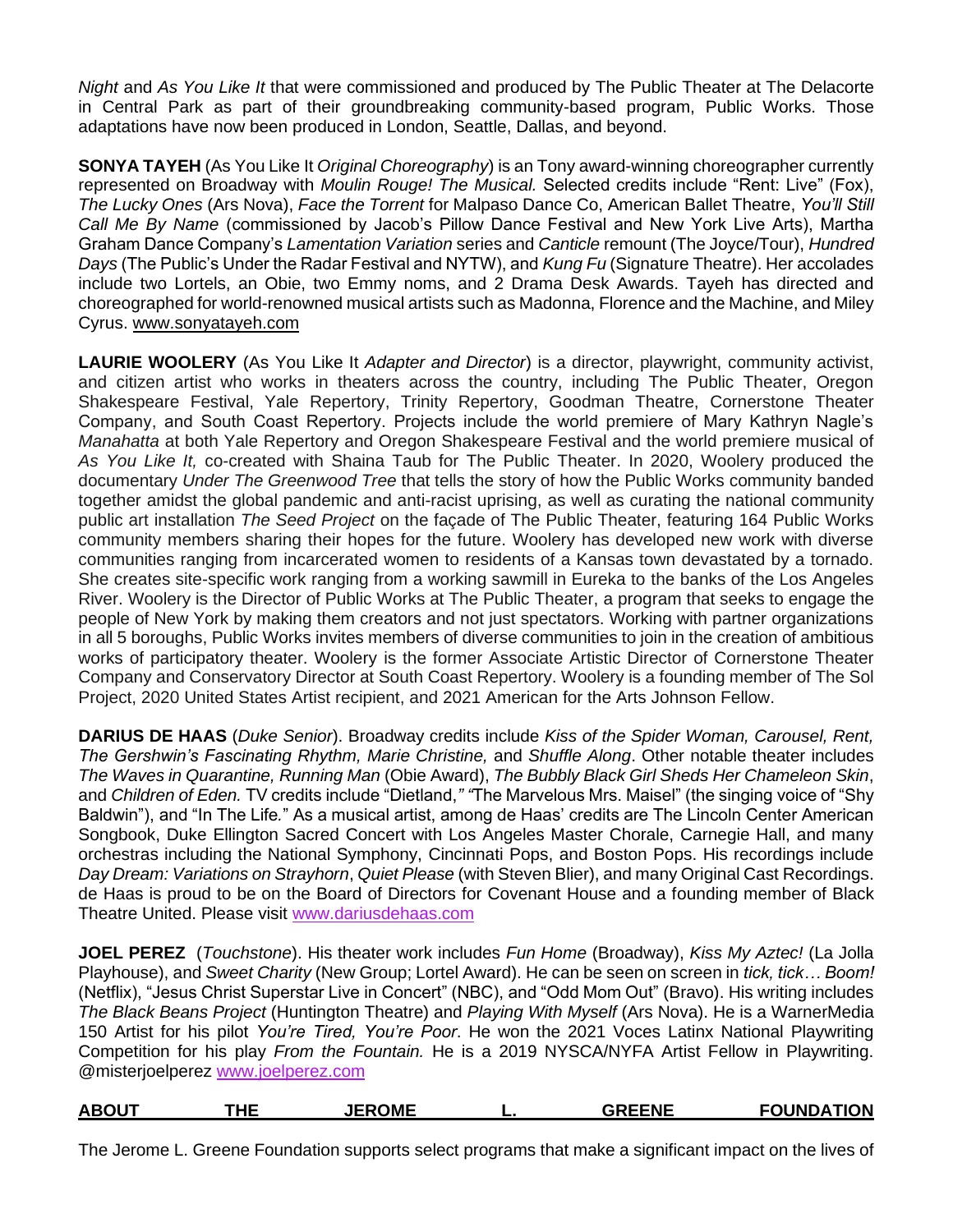all New Yorkers in the arts, education, medicine, and social justice. Its 40-year history is grounded in the vision of its founder, Jerry Greene, to give back to the city he loved. Today, the Foundation honors this commitment by continuing to fund quality programs and by identifying new ways to increase access to the arts and to education, create opportunities for ground-breaking medical research, and help ensure social justice for all[.](http://www.jlgreene.org/) [www.jlgreene.org](http://www.jlgreene.org/)

#### **ABOUT TODAYTIX**

TodayTix takes the drama out of theatre ticketing. The company caters to today's audiences with diverse shows, prices that can't be beat, and a frictionless, highly rated app. Founded in 2013, with its seamless platform, impressive reach, and first-to-market signature digital Lottery and mobile Rush programs, TodayTix works with over 2,000 partners in numerous markets to attract and engage millions of theatregoers across the world. TodayTix is part of TodayTix Group, the premier discovery and ticketing partner for global cultural events, combining unparalleled inventory, an expansive multi-retailer ecosystem, and unique rela[t](http://www.todaytix.com/)ionships with theatre and culture's best. To learn more, visit [www.todaytix.com](http://www.todaytix.com/) or download TodayTix for iOS or Android.

#### **ABOUT THE PUBLIC THEATER**

**THE PUBLIC** continues the work of its visionary founder Joe Papp as a civic institution engaging, both onstage and off, with some of the most important ideas and social issues of today. Conceived over 60 years ago as one of the nation's first nonprofit theaters, The Public has long operated on the principles that theater is an essential cultural force and that art and culture belong to everyone. Under the leadership of Artistic Director Oskar Eustis and Executive Director Patrick Willingham, The Public's wide breadth of programming includes an annual season of new work at its landmark home at Astor Place, Free Shakespeare in the Park at The Delacorte Theater in Central Park, the Mobile Unit touring throughout New York City's five boroughs, Public Forum, Under the Radar, Public Lab, Public Works, Public Shakespeare Initiative, and Joe's Pub. Since premiering *HAIR* in 1967, The Public continues to create the canon of American Theater and is currently represented on Broadway by the Tony Award-winning musical *Hamilton*  by Lin-Manuel Miranda. Their programs and productions can also be seen regionally across the country and around the world. The Public has received 59 Tony Awards, 184 Obie Awards, 55 Drama Desk Awards, 58 Lortel Awards, 34 Outer Critic Circle Awards, 13 New York Drama Critics' Circle Awards, 58 AUDELCO Awards, 6 Antonyo Awards, and 6 Pulitzer Prizes[.](http://publictheater.org/) [publictheater.org](http://publictheater.org/)

The Public Theater stands in honor of the first inhabitants and our ancestors. We acknowledge the land on which The Public and its theaters stand—the original homeland of the Lenape people– and the painful history of genocide and forced removal from this territory. We honor the generations of stewards, and we pay our respects to the many diverse Indigenous peoples still connected to this land.

The Public also gives our respect to the people of Seneca Village, a community of Black property owners who were removed from their land and whose village was destroyed in the creation of Central Park. We recognize the sacrifice that these ancestors made and honor Seneca Village's legacy.

The **Jerome L. Greene Foundation** is the proud season sponsor of Free Shakespeare in the Park.

**The LuEsther T. Mertz Charitable Trust** provides leadership support for The Public Theater's yearround activities.

#### **CONNECT WITH US**

[Facebook.com/PublicTheater](https://www.facebook.com/publictheater/)

**Twitter** | [@PublicTheaterNY](https://twitter.com/PublicTheaterNY)